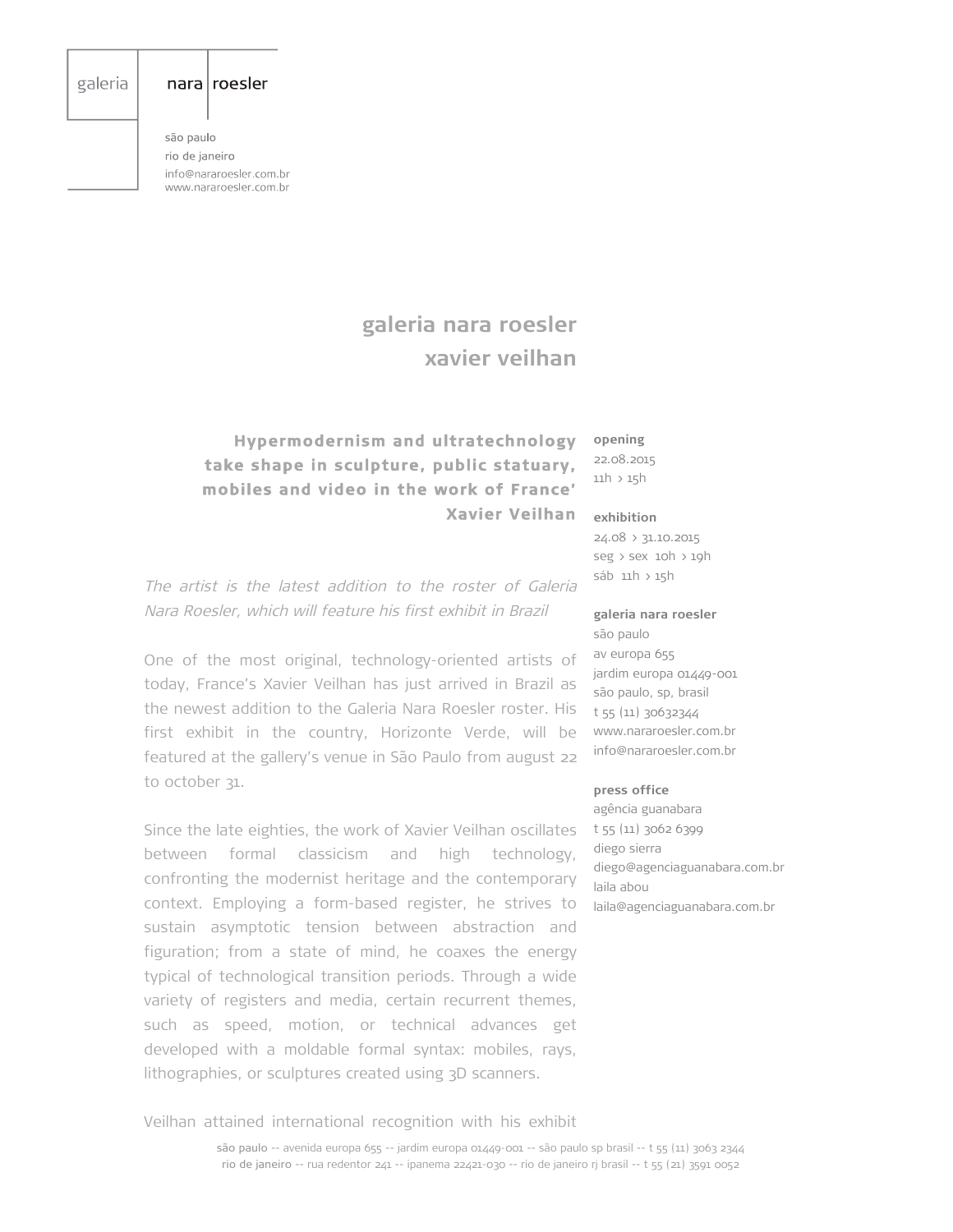at the Versailles Castle in France, 2009, after Jeff Koons' show there. In this first solo exhibition in Latin America, following group shows in Quito, Caracas, Montevideo, and São Paulo's old Matarazzo hospital (2014), Veilhan presents the developments of some of his emblematic series. A large installation of monochrome lithographies takes up the walls of Galeria Nara Roesler in São Paulo, providing the backdrop to a new mobile that combines hand-painted elements, a new feature in the artist's work. In a second room, an installation mixes pictures and sculptures representing family members of the artist's.

Between the two rooms, a 1.40 meter line that starts on the floor joins the two spaces, running along the walls like a horizon line. Even though it may appear artificial, this visual process unifies the gallery space, turning it into a stage: the audience caeses to be passive visitors and become actors in this visual machine of an exhibition. This is a way to reiterate the French art scene of the nineties, where the exhibition was seen as a medium, but also models Veilhan's experiment involving immaterial data, space, and movement. The part of his practice connected with theater is represented in the exhibition by recent projects: the Systema Occam (2013) performance, his latest film Vent Moderne (2015) and Architectones (2012-2014), a cycle of onsite interventions in emblematic modernist buildings.

Whereas the parallel development of different sets of artworks bears witness to a concept of creativity, favoring cycle over rupture, "Horizonte Verde" evokes a recent development within Veilhan's work. The well-defined, sparking aesthetics of the 2000s, a period characterized by a predilection for stainless steel or resin, gave way a few years ago to a rawer, more artisanal work. In São Paulo, the raw wood pedestals, carbon sculptures, and lithographies that simply hang from walls illustrate this back-to-basics approach. They are also a throwback to the artist's collective studio work, like his 1990s group paintings.



**tony,** 2015 carbon 70 x 27 x 20 cm photo © diane arques © veilhan / adagp, paris & autvis, são paulo



detail -- **marc**, 2015 ebon 40 x 13 x 10 cm photo © diane arques © veilhan / adagp, paris & autvis, são paulo

This shift towards a more sensitive, organic and fragile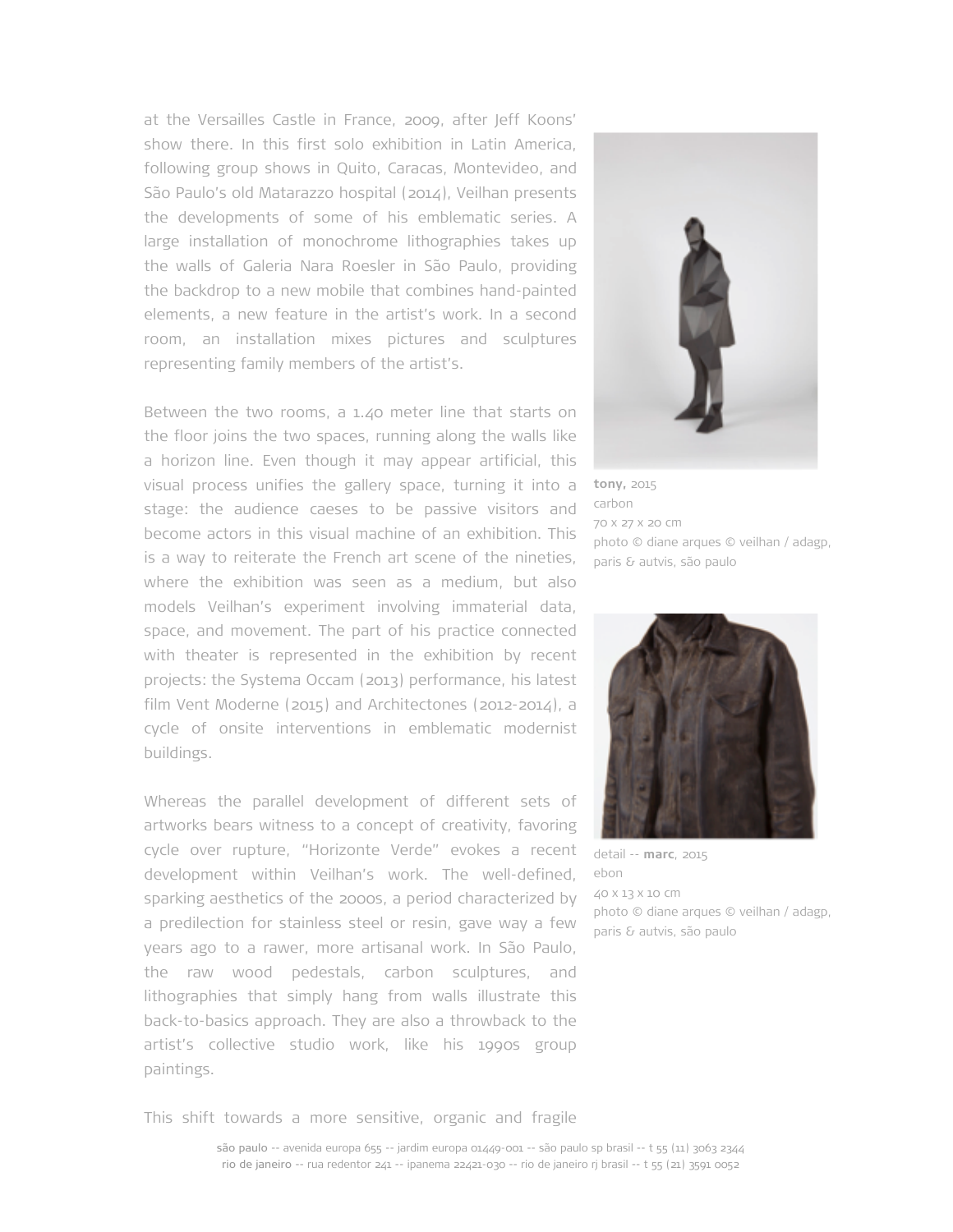approach reflects the dawning of the new era we are living in, characterized by an inflection in the concept of progress. The latter is not so much synonymous with a hectic quest for a utopian future as it is a subtle, conscious development of the need to integrate harmonically with the environment. Termed the "sweet age" by philosopher Michel Serres, this ongoing new era requires representations to match it. The main inquiries of Xavier Veilhan gravitate around the processes of capturing reality, in technical and aesthetical sets.

# **about the artist**

Xavier Veilhan was born in Paris in 1963. His work spans a broad range and is utterly current, while never failing to connect with the histories of art and the 20th century. Sculpture, public statuary, installation, mobile, painting, and video are some of the shapes Veilhan's art can take. His themes include the plurality of representation and its configurations in our time. He has been featured in the group shows Simple shapes (Mori Art Museum, Tokyo, 2015), Une histoire, art, architecture, design, des années 80 à aujourd'hui (MNAM-Centre Georges Pompidou, Paris, 2015) and Made by... (Cidade Matarazzo, São Paulo, 2014), among others. Veilhan has exhibited solo at, Canal+ Xavier Veilhan, l'Expo des 30 ans (Palais de Tokyo, Paris, 2014), Maquettes (FRAC Centre, Orléans, 2014-15) and SYSTEMA OCCAM (performance to a musical piece by Eliane Radigue, Musée Delacroix, Paris, 2014).

### **about the gallery**

Galeria Nara Roesler is a leading contemporary art gallery, representing seminal Brazilian artists who emerged in the 1960s as well as pre-eminent mid career artists who dialog with the currents put forth by these historical figures. Founded by Nara Roesler in 1989 and led by Nara with Alexandre and Daniel Roesler, over the last twentyfive years the gallery has consistently fomented curatorial practice while preserving the utmost quality in art production. This has actively been put into practice through a select and rigorous exhibitions program created